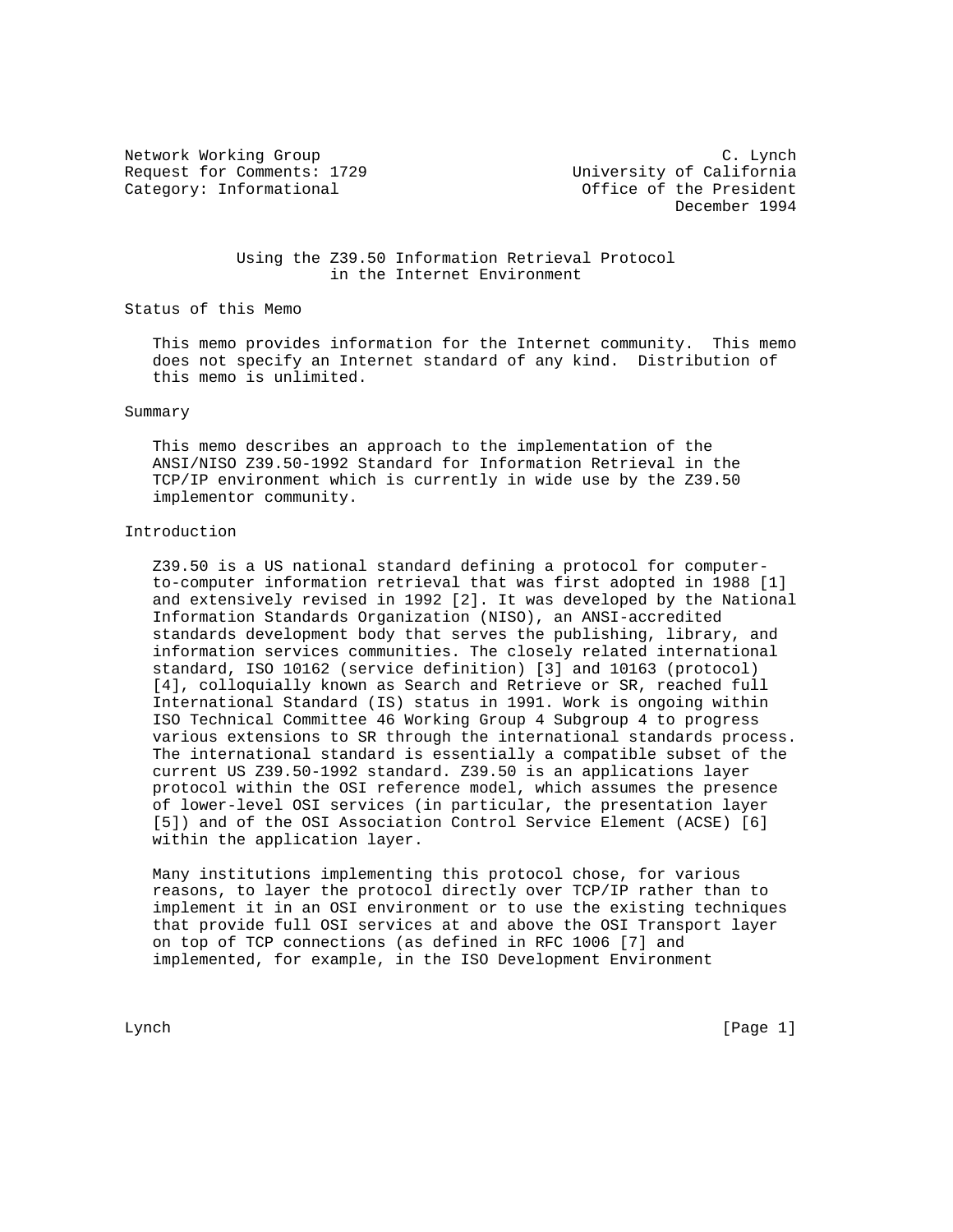software). These reasons included concerns about the size and complexity of OSI implementations, the lack of availability of mature OSI software for the full range of computing environments in use at these institutions, and the perception of relative instability of the architectural structures within the OSI applications layer (as opposed to specific application layer protocols such as Z39.50 itself). Most importantly, some of these institutions were concerned that the complexity introduced by the OSI upper layers would outweigh the relatively meager return in functionality that they were likely to gain. Thus, for better or worse, the decision was taken to implement the Z39.50 protocol directly on top of TCP (with the understanding that this decision might be revisited at some point in the future).

 During 1991-1993, a group of implementing institutions agreed to participate in the Z39.50 Interoperability Testbed project (sometimes referred to by the acronym "ZIT") under the auspices of the Coalition for Networked Information (CNI). Their primary objective was to encourage the development of many interoperable Z39.50 implementations running over TCP/IP on the Internet. By mid-1993, a number of independent Z39.50 implementations were operational and able to interoperate across the Internet.

 The Library of Congress, in its role as the Z39.50 Maintenance Agency for NISO, maintains a registry of the implementors [8], which includes members of the Z39.50 interoperability testbed.

 This document describes implementation decisions by current implementors of Z39.50 in the Internet environment. These have been proven within the ZIT project and are being used by most of the members of the Z39.50 Implementors' Group (ZIG), an informal group that meets quarterly to discuss implementation and interoperability issues and to develop extensions to the Z39.50 protocol targeted for inclusion in future versions of the standard. Intended as a guide for other implementors who seek to develop interoperable Z39.50 implementations running over TCP/IP, this document focuses on issues related to TCP/IP, and it does not address other potential interoperability problems or agreements that have been reached among the implementors to address these problems. It does include a few notes about extensions to the existing Version 2 protocol that are being used in the implementor community which have interoperability implications. Potential implementors of Z39.50 should subscribe to the Z3950IW LISTSERV [9] to obtain information specific to the Z39.50 protocol and extensions under development as well as details of current implementations.

Lynch [Page 2]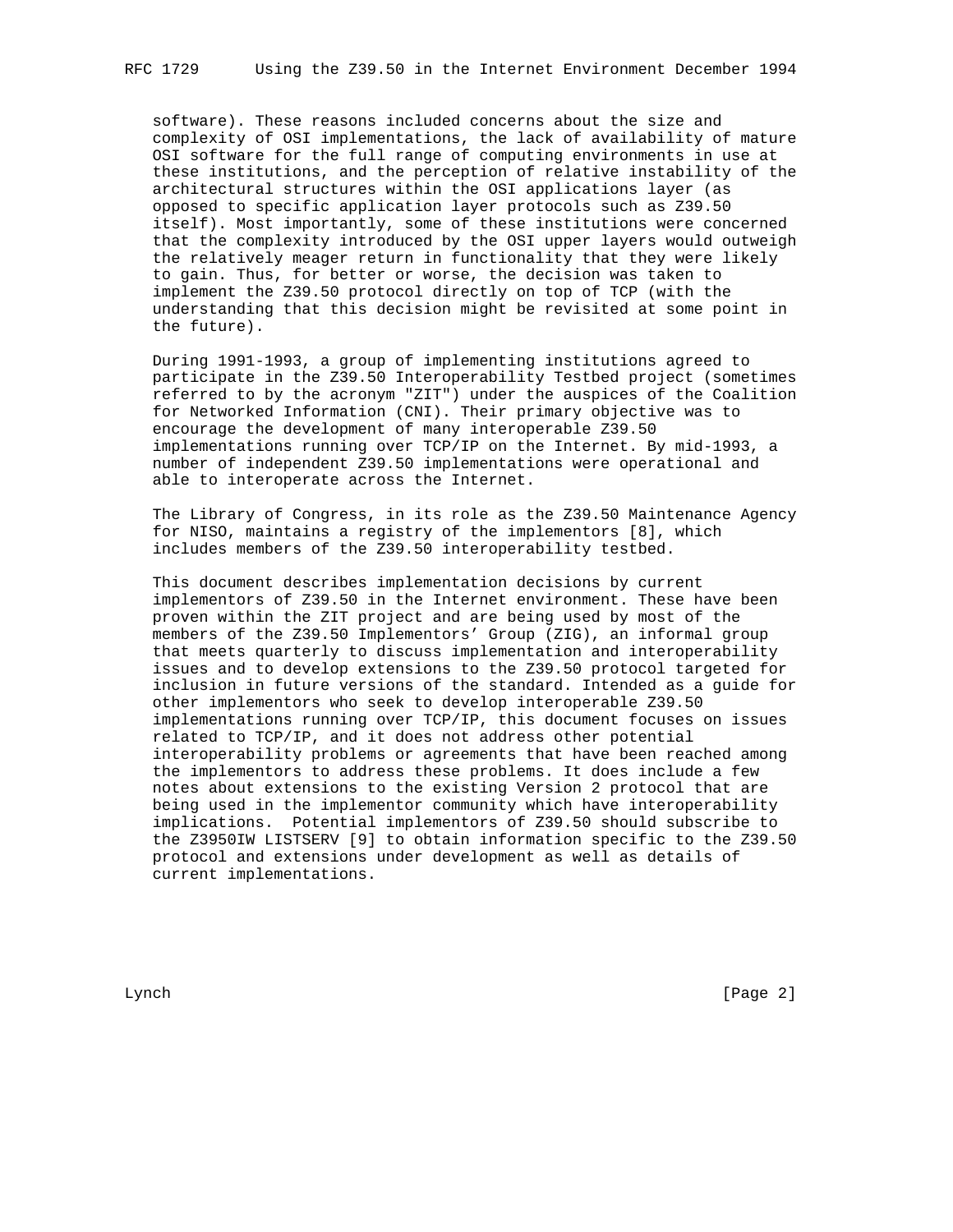Except where otherwise noted, the version of Z39.50 discussed here is ANSI/NISO Z39.50-1992, sometimes called Z39.50 Version 2 (the obsolete original version is referred to as Z39.50-1988 or Z39.50 Version 1). The approach defined should also be applicable, perhaps with some minor changes, to future versions of the Z39.50 protocol, and specifically to Version 3 which is currently under development. This document will probably be updated to address new versions of the base Z39.50 protocol as they become stable.

## Encoding

 The Z39.50 standard specifies its application protocol data units (APDUs) in Abstract Syntax Notation One (ASN.1) [10]. These APDUs include EXTERNAL references to other ASN.1 and non-ASN.1 objects such as those defining record transfer syntaxes to be used in a given application association.

 The standard Basic Encoding Rules (BER) [11] are applied to the ASN.1 structures defined by the Z39.50 protocol to produce a byte stream that can be transmitted across a TCP/IP connection. The only restriction on the use of BER to produce this byte stream is that direct, rather than indirect, references must be used for EXTERNAL objects. This is necessary because there is no presentation context in the TCP/IP environment to support indirect reference. A Z39.50 implementation developed according to this specification and running over TCP/IP should produce a valid byte stream according to the Z39.50 standard, in the sense that the same byte stream could be passed to an OSI implementation. However, not all byte streams that can be produced by applying BER to the APDUs specified in the Z39.50 standard in an OSI environment will be legitimate under this specification for the TCP/IP environment; this specification defines a subset of the possible byte streams valid in a pure OSI environment which excludes those using indirect reference for EXTERNAL objects.

 All other BER features should be tolerated by Z39.50 implementations running over TCP/IP, including the ability to accept indefinite length encodings, although it is preferable that implementations do not generate such encodings since they have caused problems for some ASN.1/BER parsers. It should also be noted that at least to the best of the author's knowledge, there are no implementations at present that use ASN.1/BER representations of floating point numbers; instead, integers with scaling factors have been used for these purposes. It should also be noted that Z39.50 version 2 does not really address character set encoding issues; these questions, and their interactions with ASN.1/BER support for multiple character sets, are under active discussion as part of the effort to develop Z39.50 version 3.

Lynch [Page 3]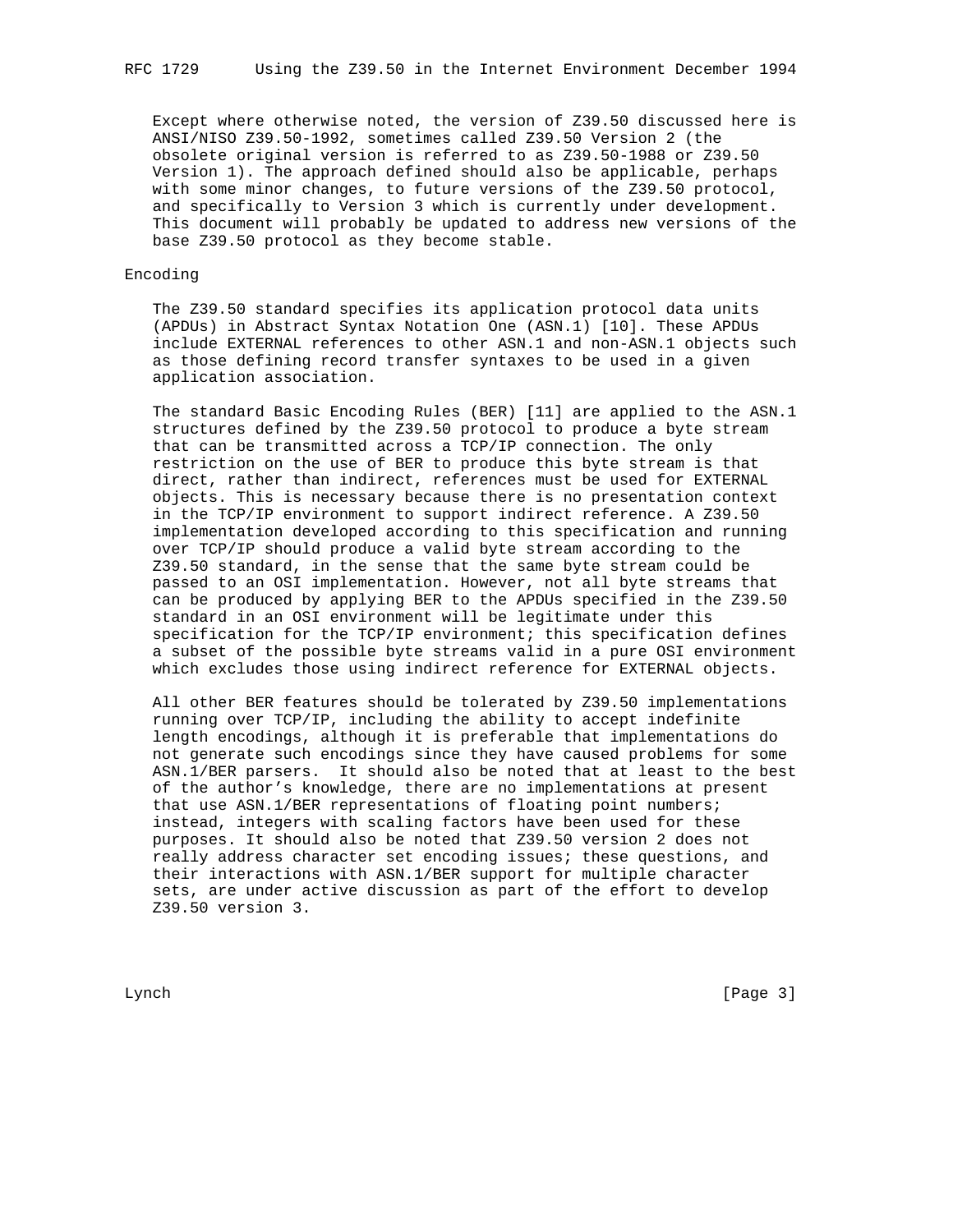## Connection

 In the Internet environment, TCP Port 210 has been assigned to Z39.50 by the Internet Assigned Numbers Authority [12]. To initiate a Z39.50 connection to a server in the TCP/IP environment, a client simply opens a TCP connection to port 210 on the server and then, as soon as the TCP connection is established, transmits a Z39.50 INIT APDU using the BER encoding of that INIT APDU as described above.

 Implementors should be aware that there is a substantial installed base of implementations of the Wide Area Information Server (WAIS) system. The original versions of this software employed Z39.50 Version 1 with some extensions. Z39.50 Version 1 did not use BER encoding and Z39.50 Version 1 INIT APDUs look very different from the INIT APDUs of Z39.50 Version 2. Implementations of Z39.50 should at least be prepared to reject gracefully WAIS-type INIT APDUs. Some implementations recognize such INIT APDUs and revert to the Z39.50 Version 1 variant used in WAIS upon encountering them, thus providing backwards compatibility with the existing base of WAIS clients and; the usual means of checking for a WAIS, as opposed to Z39.50 Version 2, client is to see if the first byte sent on the connection is an ASCII zero, which indicates a WAIS client. (In version 1 of WAIS, bytes 0-9 of the first PDU contain an ASCII packet length; the lower case ASCII string "wais" appears starting at byte 12.) Work is currently underway to specify a WAIS profile for use with Z39.50 version 2 [13]; it is expected that this will be issued as a Z39.50 Applications Profile through the NIST OIW Library Automation Special Interest Group. This profile is expected to be compatible with the layering defined in this RFC.

# Service Mappings

 The Z39.50 standard maps Z39.50 services onto a variety of association control and presentation layer services. Connection establishment has already been discussed. The other two association control services that are relevant to Z39.50 are ABORT and RELEASE. The mapping of the RELEASE service to a standard TCP CLOSE is straightforward. The Z39.50 protocol itself does not, in the current version, include a Z39.50 CLOSE APDU. When the client has completed its interaction with the server, it calls the IR-RELEASE service, which is directly mapped to association control's orderly association release. In the TCP/IP environment, the client should simply initiate a TCP CLOSE. The mapping for association abort is more complex, partially because some TCP/IP implementations cannot distinguish a TCP reset from the other side of the connection from other events. To accomplish an abort (that is, a mapping of the IR-ABORT service in the Z39.50 protocol) in the TCP/IP environment, client or server need only terminate the TCP connection either via TCP ABORT or TCP CLOSE.

Lynch [Page 4]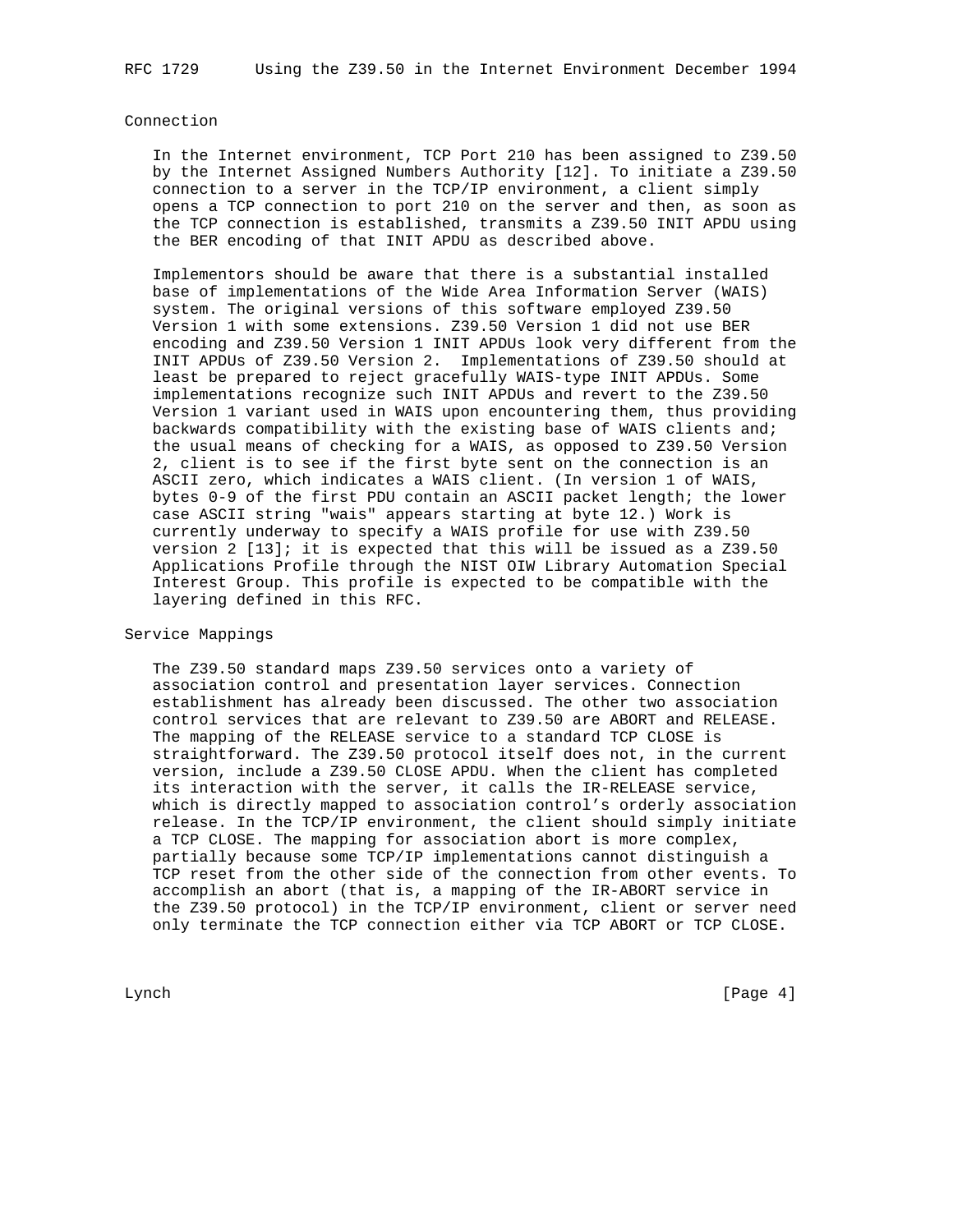Real-world implementations need to be prepared to deal with both TCP ABORT and CLOSE anyway, so this approach presents no additional problems, other than the somewhat ambiguous nature of the type of association termination.

 It is expected that Z39.50 Version 3 will include a termination service which will involve an exchange of Z39.50 CLOSE APDUs, followed by an association RELEASE (which would presumably, in the Internet environment, be mapped to a TCP CLOSE). This new termination service is expected to support both graceful and abrupt termination. Of course, robust implementations will still need to be prepared to encounter TCP CLOSE or ABORT.

 Service mappings for the transmission of data by client and server (to the presentation layer P-DATA service) are trivial: They are simply mapped to TCP transmit and receive operations. TCP facilities such as expedited data are not used by Z39.50 in a TCP environment.

### Contexts

 At the point when the TCP connection is established on TCP port 210, client and server should both assume that the application context given in Appendices A and B of the Z39.50-1992 standard are in place. These are the ASN.1 definitions of the Z39.50 APDUs and the transfer syntax defined by applying the BER to these APDUs.

 Implementations can reasonably expect that the diagnostic set BIB-1 is supported, and, if resource control is being used, the resource report format BIB-1 is supported as well.

 In the absence of a presentation negotiation mechanism, clients and servers should be cautious about using alternative attribute sets, diagnostic record formats, resource report formats, or other objects defined by optional EXTERNALs within the Z39.50 ASN.1, such as authentication parameters, unless there is known to be prior agreement to support them. Of course, either participant in an association can reference such an object by object ID in an APDU, but there is no guarantee that the other partner in the association will be able to understand it. Robust implementations should be prepared to encounter unknown or unsupported object IDs and generate appropriate diagnostics. Over time, the default, commonly known pool of object IDs may be expanded (for example, to support authentication parameters).

 Implementors should refer to the document [14] issued by the Z39.50 maintenance agency in June 1992 for more details on the assumed contexts and object identifiers.

Lynch [Page 5]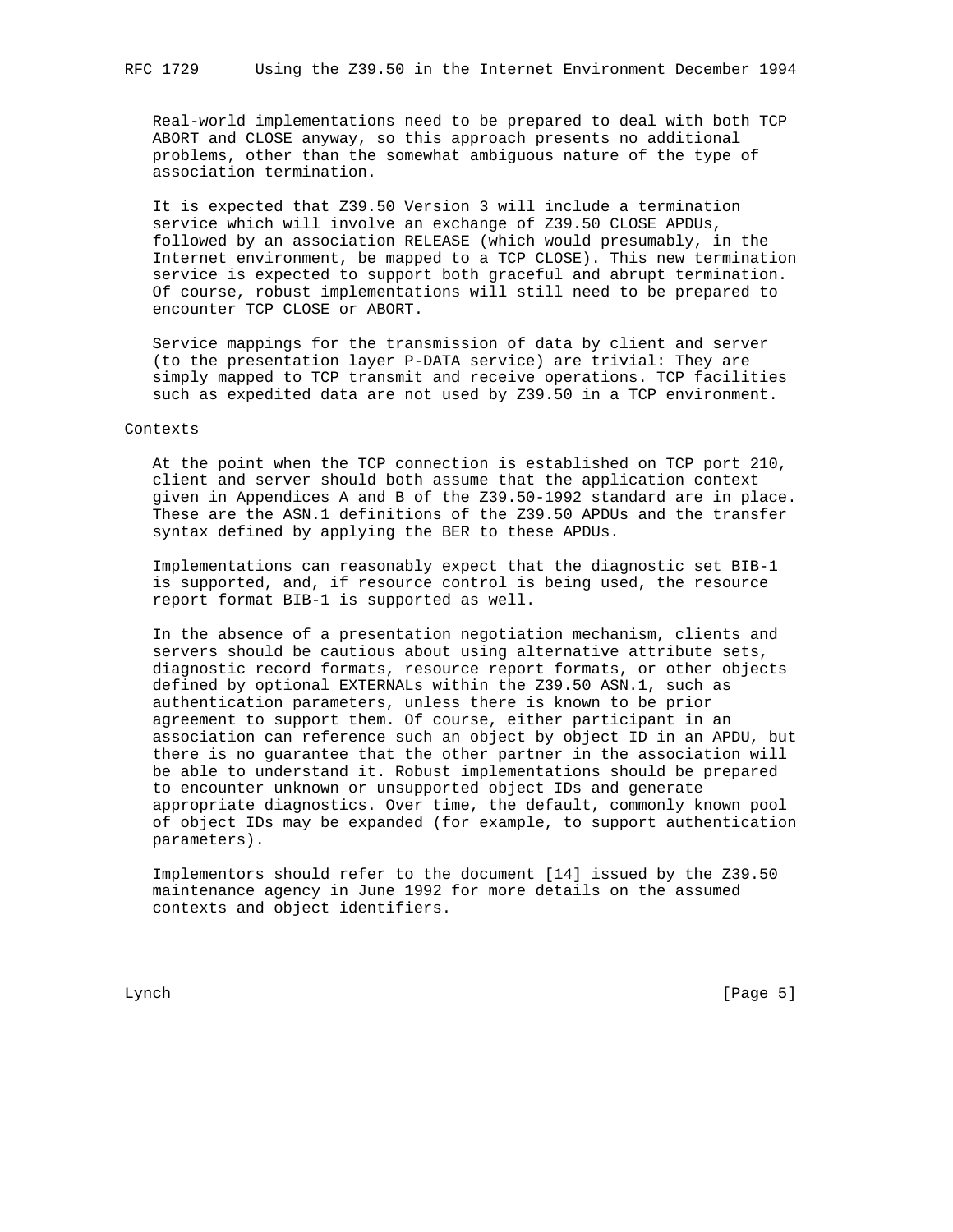Record syntaxes present a serious practical problem. In the OSI environment, the partners in a Z39.50 association are assumed to agree, either through presentation negotiation as part of association establishment, or later, dynamically, as part of the PRESENT process (through the use of the alter presentation context function at the presentation layer), on which record syntaxes the two entities commonly know. There is a preferred record syntax parameter that can be supplied by the client to guide this negotiation. A number of registered record syntaxes exist; some are based on ASN.1 and others use formats such as the MARC standard for the interchange of machine readable cataloging records which predate ASN.1, but are widely implemented. In the TCP/IP environment, if the server cannot supply the record in the preferred syntax, it has no guarantee that the client will understand any other syntax in which it might transmit the record back to the client, and has no means of negotiating such syntaxes.

 Several proposals have been suggested to solve this problem. One, which will likely be part of Z39.50 Version 3, is to replace the preferred record syntax parameter with a list of prioritized preferred syntaxes supplied by the client, plus a flag indicating whether the server is allowed to substitute a record syntax not on the list provided by the client. The currently proposed ASN.1 for this extension is upwards compatible with Z39.50 Version 2, although the details are still under discussion within the Z39.50 Implementor's Group. As the Version 3 ASN.1 becomes stable in this area, Z39.50 servers are encouraged to accept the extended ASN.1 for generalized preferred record syntax. The extensibility rules for Z39.50 negotiation let clients and servers negotiate the use of Z39.50 Version 2 plus the generalized preferred syntax feature from Version 3. Thus, a client could support the generalized preferred record syntax, propose its use to any server, and, if the server rejects the proposal, revert to the Version 2 preferred syntax feature.

 A second alternative (not incompatible with the Version 3 extension) would be to adopt a convention for TCP/IP implementations that the server not return a record in a syntax not on the preferred record syntax list provided by the client. Instead, it would return a diagnostic record indicating that a suitable record transfer syntax was not available. This strategy could be viewed as simply implementing a subset of the Version 3 solution, and should be considered by implementors of servers as a possible interim measure.

Lynch [Page 6]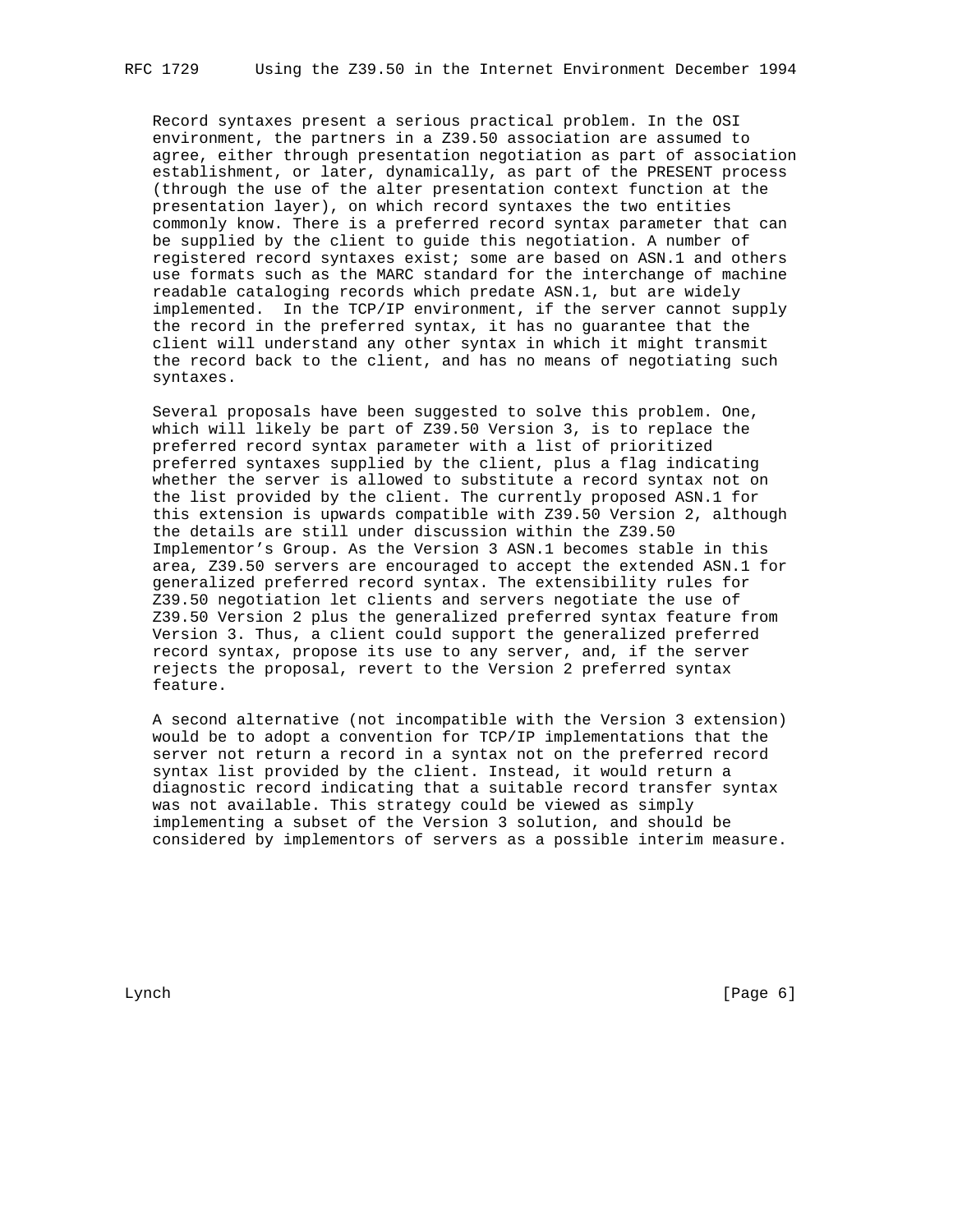## Other Interoperability Issues

 Version 3 will include an "other" data field in each APDU, which can be used to carry implementation-specific extensions to the protocol. A number of implementations are already employing this field, and interoperable implementations might be wise to include code which at least ignores the presence of such fields rather than considering their presence an error (in contravention of the standard).

# References

- [1] National Information Standards Organization (NISO). American National Standard Z39.50, Information Retrieval Service Definition and Protocol Specifications for Library Applications (New Brunswick, NJ: Transaction Publishers; 1988).
- [2] ANSI/NISO Z39.50-1992 (version 2) Information Retrieval Service and Protocol: American National Standard, Information Retrieval Application Service Definition and Protocol Specification for Open Systems Interconnection, 1992.
- [3] ISO 10162 International Organization for Standardization (ISO). Documentation -- Search and Retrieve Service Definition, 1992.
- [4] ISO 10163 International Organization for Standardization (ISO). Documentation -- Search and Retrieve Protocol Definition. 1992.
- [5] ISO 8822 Information Processing Systems Open Systems Interconnection - Connection Oriented Presentation Service Definition, 1988.
- [6] ISO 8649 Information Processing Systems Open Systems Interconnection - Service Definition for the Association Control Service Element, 1987. See also ISO 8650 - Information Processing Systems - Open Systems Interconnection - Protocol Specification for the Association Control Service Element, 1987.
- [7] Rose, M., and D. Cass, "ISO Transport Layer Services on Top of the TCP, Version 3", STD 35, RFC 1006, Northrop Research and Technology Center, May 1987.
- [8] Registry of Z39.50 Implementors, available from the Z39.50 Maintenance Agency (Ray Denenberg, ray@rden.loc.gov)